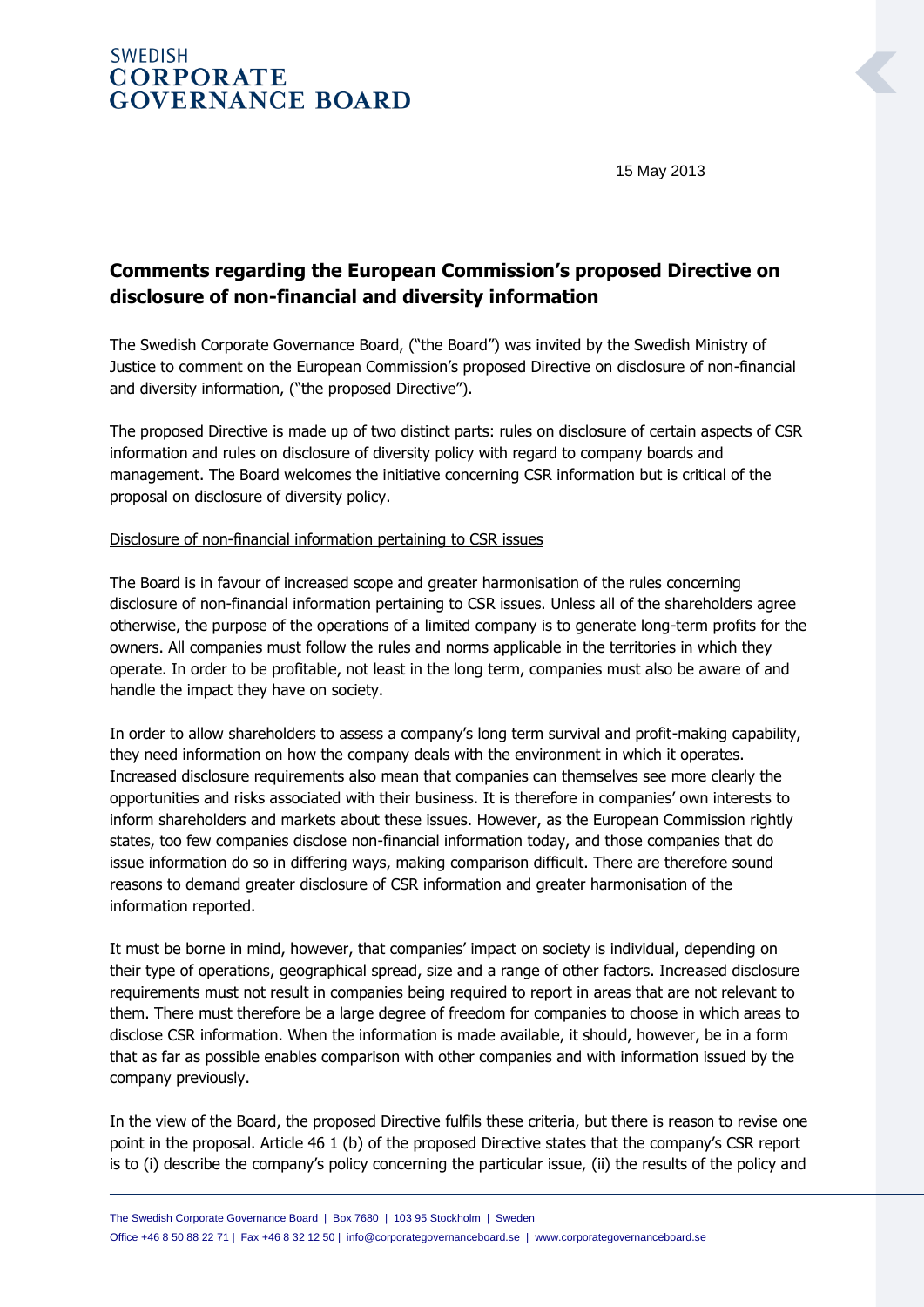### **SWEDISH CORPORATE GOVERNANCE BOARD**

(iii) the risks associated with the issue and how the company addresses these. The Board does not agree that companies should be required to describe the results of their policies, as stated in point (ii), but is of the opinion that companies should instead be required to describe how they have complied with the policy.

#### Disclosure of diversity policy

According to the European Commission, a homogeneous company board selected on the basis of a certain number of criteria creates conditions for collective thinking and makes the board potentially less receptive to new ideas, which the Commission in turn claims is a problem for European stock exchange listed companies. In the eyes of the Commission, this justifies a requirement that companies produce a diversity policy for boards. The most important criteria according to the proposal are age, gender, geographical spread, (which begs the question whether this means where the individual was born, grew up, has worked previously or is currently resident), educational and background and professional experience. According to the preamble of the proposed Directive, the purpose of requirement for companies to produce diversity policies is to apply pressure to companies to have more diversified boards.

There is no scientific evidence, either theoretical or empirical, that collective thinking and narrowmindedness is more common in homogenously composed boards using the criteria in the proposed Directive than in those that are not composed according to these criteria, which means that the fundamental basis of the proposed Directive is deficient. In this area, the European Commission reveals a remarkable lack of insight into the responsibilities and processes. Firstly, there is no generally optimal board composition that works for every company. As every company is unique, each board needs to have a composition that is suitable for the phase of development in which the company currently finds itself. It is therefore not possible to state much more than that the board in its entirety must be as competent as possible in order to meet the needs of the company and that it must have the confidence of the shareholders, as the board is appointed to manage the property of the owners.

The Commission further states that a homogeneous company board will not be able to challenge or monitor the executive management in the way that a diversified board could. In order to challenge and monitor a powerful executive management team in a listed company, board members need knowledge and integrity. The knowledge required is often acquired through active service in the executive management of companies of a similar size or strength. In many cases, people who have previously worked in executive management make the best board directors when it comes to challenging the Chief Executive Officer, whereas directors with other backgrounds may find it more difficult to see through the information they receive from the management. A completely diversified company board according to the criteria set by the European Commission would instead be at greater risk of being too reliant on the company management.

It must be the task of the shareholders in each individual case to appoint the board that they at that time regard as the most suitable to lead the company. It should be emphasised that the owners of a company have a strong interest in choosing board directors who will safeguard and promote the interests of the shareholders. During the selection and appointment process, shareholders must consider the different risks associated with different constellations, and the possible danger of collective thinking is just one of a range of risks and possibilities. This work must be conducted every